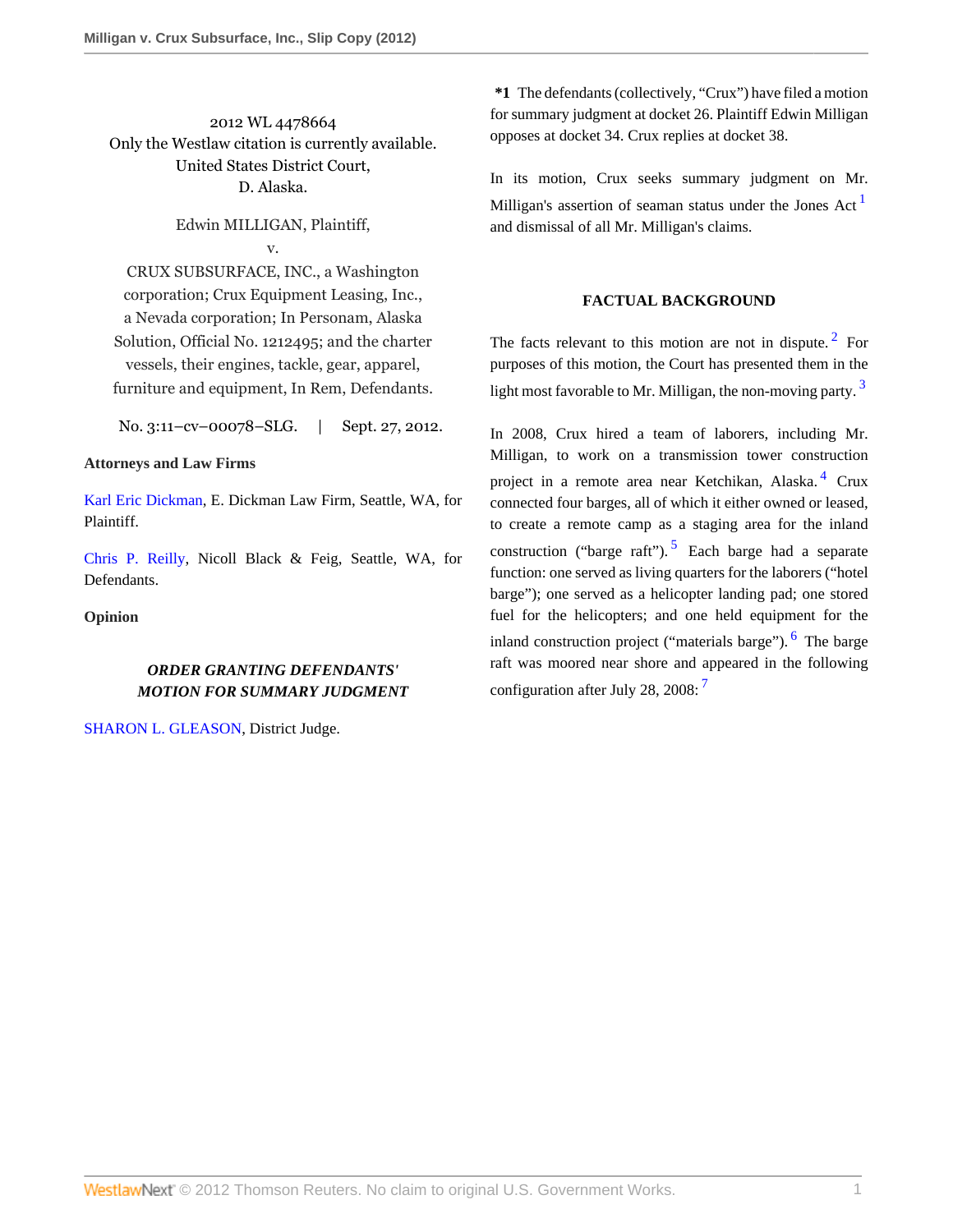

<span id="page-1-3"></span><span id="page-1-1"></span><span id="page-1-0"></span>Crux hired Mr. Milligan as a temporary employee for the tower construction project. <sup>[8](#page-4-7)</sup> Mr. Milligan was hired as a tree trimmer, specifically, a "Material Handler for Drilling Operation,"<sup>[9](#page-4-8)</sup> with no assurance of employment with Crux beyond the duration of the summer 2008 project.  $10$  The description of this position, which Mr. Milligan has testified describes his duties,  $\frac{11}{1}$  $\frac{11}{1}$  $\frac{11}{1}$  makes no mention of seafaring or other marine-based or vessel-based activities. [12](#page-4-11) Mr. Milligan began working for Crux on July 2, 2008 and first boarded the barge raft on July 8, 2008. Mr. Milligan conducted his assigned tasks—mixing grout and distributing materials to support the inland construction—primarily on board the materials barge.  $\frac{13}{2}$  $\frac{13}{2}$  $\frac{13}{2}$  During the course of the construction project, a grout-mixing station was set up on land using the same process as the barge-based station.<sup>[14](#page-4-13)</sup>

<span id="page-1-10"></span><span id="page-1-5"></span>Mr. Milligan worked for Crux for 112 days.  $15$  The parties agree that Mr. Milligan was off the barge raft for less than two weeks, which means that he spent over 85% of his time as a Crux employee aboard the raft.  $16$  Mr. Milligan has testified that he worked in Ketchikan loading the barges from docks for approximately a week prior to traveling to the barge raft and that, once at the barge raft, worked at one of the on-land drill sites two times.  $17$  The barge raft was moved once during the construction project, on August 22 and 23, 2008.  $18$  Mr. Milligan did not work on those two

<span id="page-1-13"></span><span id="page-1-12"></span><span id="page-1-11"></span>days. <sup>[19](#page-5-1)</sup> Mr. Milligan has testified that he was transported on the hotel barge on one occasion.  $20$  He also testified that on one occasion he helped tighten one of the material barge's mooring lines.<sup>[21](#page-5-3)</sup> Otherwise, Mr. Milligan's activities aboard the materials barge were limited to preparing materials for the construction site.

<span id="page-1-4"></span><span id="page-1-2"></span>**\*2** Mr. Milligan was injured on the materials barge on October 20, 2008. He worked on the Crux construction project from July 2, 2008 until he was injured. He applied for and received workers' compensation for his injury for approximately 18 months and then returned to work.  $22$  He is currently employed in a facility maintenance position with the U.S. Coast Guard.<sup>[23](#page-5-5)</sup>

<span id="page-1-15"></span><span id="page-1-7"></span><span id="page-1-6"></span>Mr. Milligan initiated this action on April 15, 2011.  $24$  His Complaint asserts claims for negligence under the Jones Act, unseaworthiness, maintenance and cure and unearned wages, found, and general maritime law negligence.  $25$ 

#### <span id="page-1-17"></span><span id="page-1-16"></span><span id="page-1-14"></span>**DISCUSSION**

## <span id="page-1-8"></span>**I. Jurisdiction**

<span id="page-1-9"></span>This Court has subject-matter jurisdiction over this action pursuant to [28 U.S.C. § 1331](http://www.westlaw.com/Link/Document/FullText?findType=L&pubNum=1000546&cite=28USCAS1331&originatingDoc=Ica6e01710bd611e2b60bb297d3d07bc5&refType=LQ&originationContext=document&vr=3.0&rs=cblt1.0&transitionType=DocumentItem&contextData=(sc.UserEnteredCitation)) and [28 U.S.C. § 1333.](http://www.westlaw.com/Link/Document/FullText?findType=L&pubNum=1000546&cite=28USCAS1333&originatingDoc=Ica6e01710bd611e2b60bb297d3d07bc5&refType=LQ&originationContext=document&vr=3.0&rs=cblt1.0&transitionType=DocumentItem&contextData=(sc.UserEnteredCitation))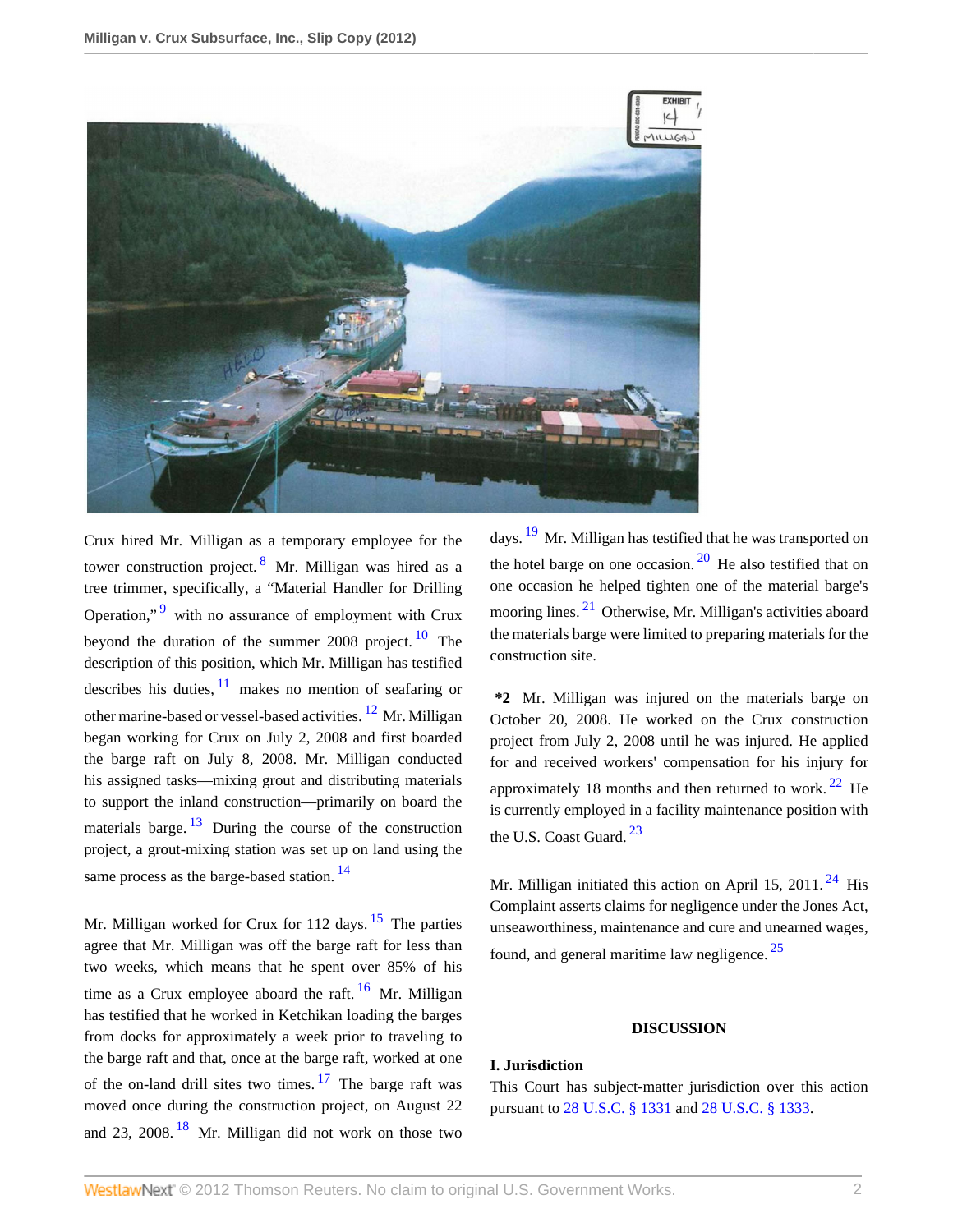### **II. Summary Judgment Standard.**

[Federal Rule of Civil Procedure 56\(a\)](http://www.westlaw.com/Link/Document/FullText?findType=L&pubNum=1004365&cite=USFRCPR56&originatingDoc=Ica6e01710bd611e2b60bb297d3d07bc5&refType=LQ&originationContext=document&vr=3.0&rs=cblt1.0&transitionType=DocumentItem&contextData=(sc.UserEnteredCitation)) directs a court to "grant summary judgment if the movant shows that there is no genuine dispute as to any material fact and the movant is entitled to judgment as a matter of law." Here, the parties agree that, for purposes of this motion, there is no genuine dispute as to any material fact. Rather, the parties disagree, based on those undisputed facts, as to whether Crux is entitled to judgment as a matter of law.

#### **III. Analysis.**

The Jones Act provides that "[a] seaman injured in the course of employment ... may elect to bring a civil action at law, with the right of trial by jury, against the employer."  $^{26}$  $^{26}$  $^{26}$  Crux argues in its motion that Mr. Milligan was not a seaman during his employment with Crux and that he is therefore not eligible to make claims under the Jones Act.  $27$  Mr. Milligan disagrees, arguing that the circumstances and nature of the work he performed for Crux satisfy the requirements for Jones Act eligibility.

Generally, "[t]he test regarding who is a seaman under the Jones Act is a mixed question of law and fact."<sup>[28](#page-5-10)</sup> But here, where "the underlying facts are established," the question before this Court on summary judgment is "whether the facts meet the statutory standard"  $^{29}$  $^{29}$  $^{29}$  required for Mr. Milligan to be a seaman under the law.

<span id="page-2-5"></span><span id="page-2-3"></span>In *Chandris, Inc. v. Latsis,* the United States Supreme Court observed that Jones Act protection depends primarily on a distinction between land-based and sea-based workers.<sup>[30](#page-5-12)</sup> "Land-based maritime workers do not become seamen because they happen to be working on board a vessel when they are injured, and seamen do not lose Jones Act protection when the course of their service to a vessel takes them ashore." [31](#page-5-13) In *Chandris,* the Supreme Court held that the Jones Act should be read in conjunction with the Longshore and Harbor Workers' Compensation Act ("LHWCA"), which specifically excludes from its coverage the "master or member of a crew of any vessel."  $32$  As the Court explained, "it is odd but true that the key requirement for Jones Act coverage now appears in another statute."  $33$  Thus, " 'master or member of a crew' is a refinement of the term 'seaman' in the Jones Act[.]"  $34$ 

**\*3** The *Chandris* Court articulated a two-part test for determining seaman status under the Jones Act: "[1][t]he worker's duties must contribute to the function of the vessel or to the accomplishment of its mission, and [2] the worker must have a connection to a vessel in navigation (or an identifiable group of vessels) that is substantial in terms of both its duration and its nature." [35](#page-5-17)

<span id="page-2-11"></span><span id="page-2-10"></span><span id="page-2-9"></span>In this motion, Crux challenges only one component of the second requirement of the *Chandris* test: the nature of Mr. Milligan's connection to the materials barge. For purposes of this motion, Crux does not dispute that Mr. Milligan's duties contributed to the accomplishment of the barge's mission.<sup>[36](#page-5-18)</sup> Nor does it dispute that the barge is a vessel in navigation.<sup>[37](#page-5-19)</sup> And it does not dispute that Mr. Milligan spent a substantial amount of time on the materials barge. <sup>[38](#page-5-20)</sup> Rather, Crux argues that Mr. Milligan's connection to the materials barge was not substantial in nature.

<span id="page-2-12"></span><span id="page-2-2"></span><span id="page-2-1"></span><span id="page-2-0"></span>In determining whether an employee has a substantial connection to a vessel, the Supreme Court in *Chandris* instructed that a district court "should emphasize that the Jones Act was intended to protect sea-based maritime workers, *who owe their allegiance to a vessel,* and not landbased employees, who do not." $39$  In this case, Mr. Milligan has been a member of the International Laborers Union, Local 942 for over twenty years.  $\frac{40}{40}$  $\frac{40}{40}$  $\frac{40}{40}$  At his deposition, he explained:

<span id="page-2-15"></span><span id="page-2-14"></span><span id="page-2-13"></span>This is how it works in our union. If they need a pipe-layer, and you're a pipe-layer, you go on a job. As soon as you're done laying the pipe, if they don't need you, you go to the hall, and they send you to the next job where they need a

<span id="page-2-16"></span><span id="page-2-4"></span>pipe-layer at, or a finisher, or whatever goes on. [41](#page-5-23) When asked where he had expected his next job to come from after the Crux project, Mr. Milligan testified that "all of my jobs are union. All I have to do is I just call the hall, and they have something for me."  $42$  As this testimony makes clear. Mr. Milligan's allegiance is to his union, not to the materials barge or the barge raft.  $43$ 

<span id="page-2-18"></span><span id="page-2-17"></span><span id="page-2-8"></span><span id="page-2-7"></span><span id="page-2-6"></span>In *Cabral v. Healy Tibbits Builders, Inc.,* the Ninth Circuit held that the plaintiff, Mr. Cabral, was not a seaman for Jones Act purposes because he failed to meet the substantial connection test. [44](#page-5-26) Affirming the Hawai'i District Court's grant of summary judgment to the defendant, the Court concluded that Mr. Cabral "was a land-based worker who had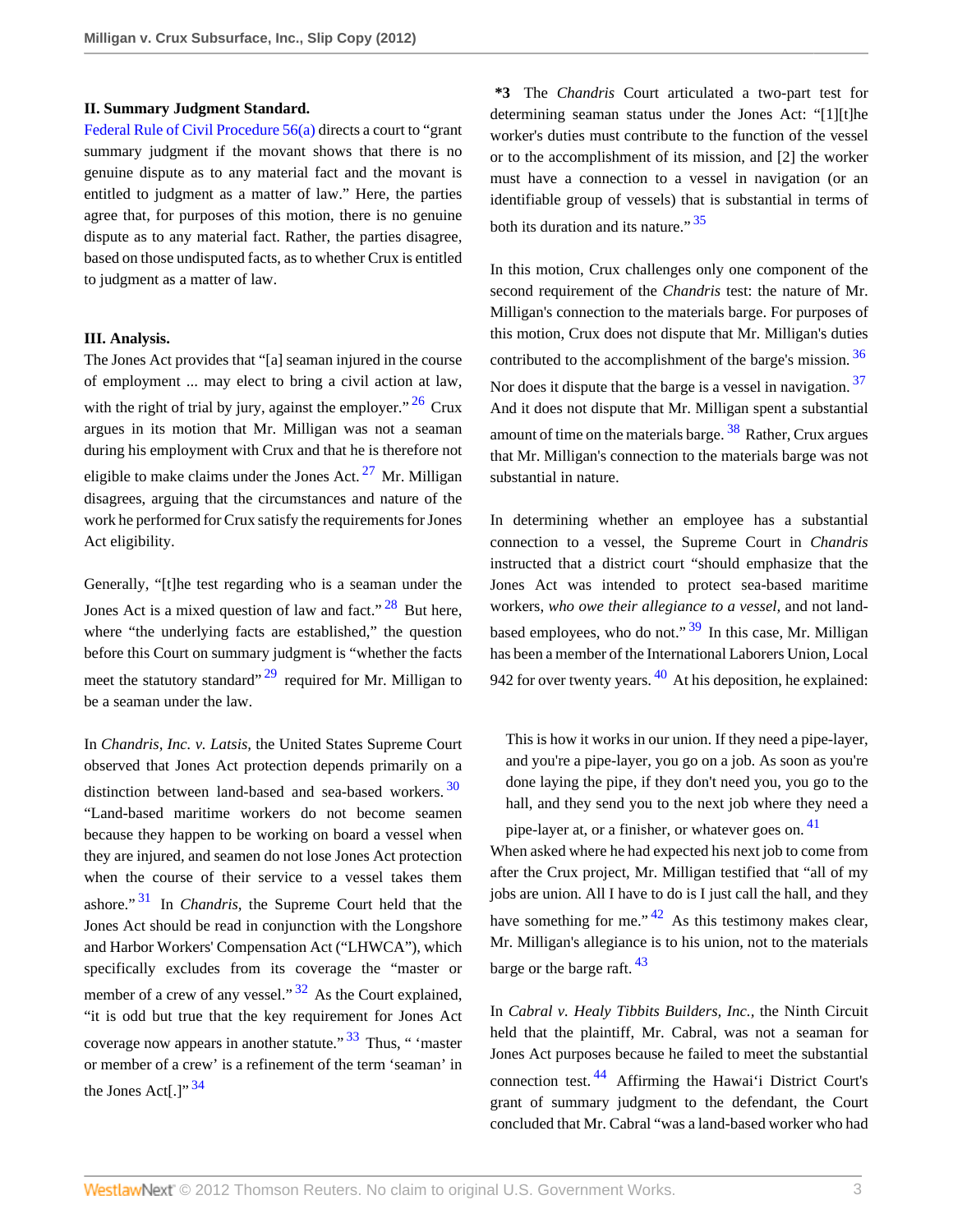only a transitory or sporadic connection with Barge 538." <sup>[45](#page-5-27)</sup> The Circuit Court explained:

Cabral was hired to work on Barge 538 as a crane operator and not as a crew member. Cabral presents no evidence showing that he was ever aboard Barge 538 when it was anywhere but the Ford Island Ferry project. In fact, when the barge was used in another part of the harbor on a soil sampling project on the weekend immediately preceding the accident, Cabral was not aboard because the barge's crane was not used. Furthermore, Cabral presents no evidence showing that he would continue to work aboard Barge 538 after the Ford Island Ferry project was completed. All of the evidence points to one conclusion: that Cabral was a land-based crane operator who happened to be assigned to a project which required him to work aboard Barge 538. In sum, we hold that the district court correctly concluded that there was no evidence from which a reasonable jury could infer that Cabral met the substantial connection test. [46](#page-5-28)

<span id="page-3-2"></span><span id="page-3-1"></span>**\*4** In *Scheuring v. Traylor Bros., Inc.,* the Ninth Circuit reversed the Central District of California's grant of summary judgment to the defendant, finding genuine issues of fact as to whether the plaintiff was a land-based employee or a Jones Act seaman. <sup>[47](#page-5-29)</sup> The court explained that while the facts in *Scheuring* were similar to those in *Cabral,* several crucial differences in the nature of the work performed in *Scheuring* required a different holding than *Cabral:*

The plaintiff in *Cabral* did not make any showing of exposure to vessel-movement or other characteristic seamen's risks. Scheuring alleges that the boat was subject to sea swells, wind waves, vessel wakes and tidal currents. He further alleges that the barge fleeted on her anchor lines on a daily basis. And, most importantly, on at least three occasions, the plaintiff was aboard the barge as it was unmoored and moved by a tugboat. The plaintiff contends that during those movements, he performed duties that could be characterized as "sea-based" duties, such as handling lines, weighing and dropping anchors, standing lookout, monitoring the marine band radio and splicing wire and rope. These claims show the existence of a factual dispute whether the plaintiff's employment was land-based or sea-based. [48](#page-5-30)

<span id="page-3-3"></span>Thus, the key difference between the two cases was that Mr. Scheuring was exposed to the perils of the sea, while Mr. Cabral was not.

<span id="page-3-6"></span><span id="page-3-5"></span><span id="page-3-4"></span><span id="page-3-0"></span>In *Heise v. Fishing Co. of Alaska, Inc.,* the Ninth Circuit affirmed the Alaska District Court's determination that Mr. Heise was not a seaman for purposes of the Jones Act.<sup>[49](#page-5-31)</sup> Mr. Heise had been hired by the Fishing Company of Alaska ("FCA") as a temporary laborer to perform repairs on the *Alaska Ranger* while the ship was docked in Seward. Mr. Heise slept aboard the vessel and on one occasion assisted in securing the ship's mooring lines after it was towed.  $50$ While Mr. Heise hoped to continue working for FCA after his temporary employment ended, he had no assurance or offer of such future employment. Mr. Heise was injured in the vessel and brought a Jones Act claim against FCA alleging breaches of its duties of care and unseaworthiness, and, as an alternative cause of action, an LHWCA claim for negligence.<sup>[51](#page-5-33)</sup> The District Court granted summary judgment to FCA on both claims.  $52$  It found that Mr. Heise was not a seaman under the Jones Act because "undisputed facts established that Heise was hired for land-based work, not sea-based maritime work<sup>[1]</sup><sup>, [53](#page-5-35)</sup> The District Court also determined, as a matter of law, that the LHWCA barred Mr. Heise from bringing suit against his immediate employer.<sup>[54](#page-5-36)</sup> In affirming the determination, the Ninth Circuit held with regard to Mr. Heise's Jones Act coverage that the District Court had correctly denied Mr. Heise seaman status because "at the time of Heise's injury, his connection to the *Alaska Ranger* was to be limited to the time that the vessel was in Seward undergoing maintenance and repairs."<sup>[55](#page-5-37)</sup>

<span id="page-3-12"></span><span id="page-3-11"></span><span id="page-3-10"></span><span id="page-3-9"></span><span id="page-3-8"></span><span id="page-3-7"></span>**\*5** The Ninth Circuit's holding in *Heise* is directly applicable to this case. [56](#page-6-0) Like Mr. Heise, Mr. Milligan was hired as a temporary worker to work aboard a vessel that was stationary. [57](#page-6-1) He had not worked on the barge raft prior to its mooring near the construction site, and was not expected to continue working aboard the barge raft when it had completed its term near the site. Like Mr. Heise, Mr. Milligan's connection to the barge raft was limited to the time that the barge raft was moored in the bay near the construction site. [58](#page-6-2)

<span id="page-3-15"></span><span id="page-3-14"></span><span id="page-3-13"></span>While Mr. Milligan repeatedly argues that he was subject to the perils of the sea through his work for Crux, he has not asserted any specific facts to support this argument. Mr. Milligan testified that he was transported aboard the hotel barge on one occasion  $59$  and that he held the mooring lines of the materials barge on another occasion,  $60$  but this Court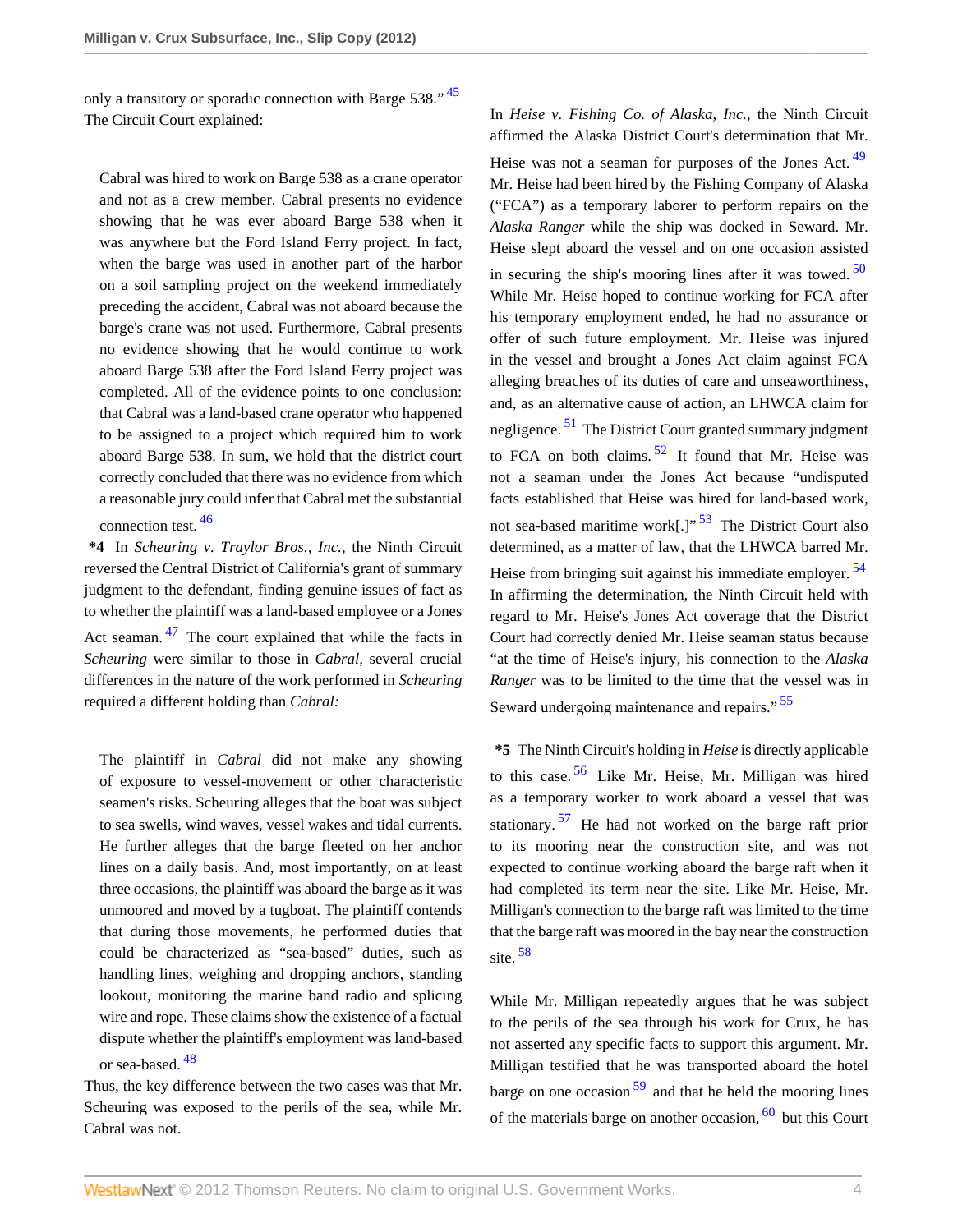finds that these isolated incidents outside his regular duties do not, without more, transform the nature of his responsibilities from land-based to sea-based. Rather, the facts in this case are more akin to those in *Cabral* and *Heise* than those in *Scheuring.* Based on this analysis, this Court finds that Mr. Milligan did not have the requisite substantial connection to the vessel and hence was not a Jones Act seaman during his employment with Crux.

In his Opposition, Mr. Milligan argues in the alternative that if he was not a Jones Act seaman, he was a *Sieracki* seaman able to bring an unseaworthiness claim.<sup>[61](#page-6-5)</sup> However, the Ninth Circuit has held that "Congress took away the unseaworthiness remedy granted by *Sieracki* with its enactment of the [LHWCA]."  $62$  Mr. Milligan argues that such a reading is overbroad, but cites only an Alaska state court case to support his statement. <sup>[63](#page-6-7)</sup> This Court is bound by the precedents of the Ninth Circuit, which explicitly state that a *Sieracki* seaman cannot bring an unseaworthiness claim.

#### <span id="page-4-19"></span><span id="page-4-18"></span>**CONCLUSION**

<span id="page-4-20"></span>Mr. Milligan's Complaint asserts five claims for relief. Claim One, Jones Act Negligence, is brought explicitly under the Jones Act.<sup>[64](#page-6-8)</sup> Claim Two, Unseaworthiness,<sup>[65](#page-6-9)</sup> and Claim Three, Maintenance and Cure and Unearned Wages, <sup>[66](#page-6-10)</sup> are <span id="page-4-24"></span><span id="page-4-23"></span>available only to seamen.  $67$  Claim Four, Found, is premised on the unseaworthiness claim asserted in Claim Two, <sup>[68](#page-6-12)</sup> and cannot stand alone without that claim. Thus, Mr. Milligan's lack of seaman status requires dismissal of his first four claims.

<span id="page-4-27"></span><span id="page-4-26"></span><span id="page-4-25"></span><span id="page-4-17"></span>Claim Five, General Maritime Law Negligence,  $69$  "may" be invoked by virtually anyone who suffers injury or loss in an admiralty setting  $\left[ . \right]$ <sup>"[70](#page-6-14)</sup> and is therefore unaffected by this Court's determination that Mr. Milligan was not a Jones Act seaman. But Crux asserts that Claim Five must be dismissed "because, as an employer, Crux is immune from claims for liability unless made pursuant to the Jones Act, which, of course, depends on [Mr. Milligan's] status [as a seaman]." [71](#page-6-15) Mr. Milligan received workers' compensation for his injury for approximately 18 months before rejoining the workforce.<sup>[72](#page-6-16)</sup> [Alaska Statute § 23.30.055](http://www.westlaw.com/Link/Document/FullText?findType=L&pubNum=1000003&cite=AKSTS23.30.055&originatingDoc=Ica6e01710bd611e2b60bb297d3d07bc5&refType=LQ&originationContext=document&vr=3.0&rs=cblt1.0&transitionType=DocumentItem&contextData=(sc.UserEnteredCitation)) provides that the liability of an employer under the workers' compensation statutes "is exclusive and in place of all other liability of the employer and any fellow employee to the employee ... at law or in admiralty[.]" Thus, Mr. Milligan cannot sustain his claim for General Maritime Law Negligence against Crux.

<span id="page-4-28"></span><span id="page-4-22"></span><span id="page-4-21"></span>**\*6** For the foregoing reasons, the defendants' Motion for Summary Judgment is GRANTED as to all claims.

#### Footnotes

- <span id="page-4-0"></span>[1](#page-0-0) [46 U.S.C. § 30104](http://www.westlaw.com/Link/Document/FullText?findType=L&pubNum=1000546&cite=46USCAS30104&originatingDoc=Ica6e01710bd611e2b60bb297d3d07bc5&refType=LQ&originationContext=document&vr=3.0&rs=cblt1.0&transitionType=DocumentItem&contextData=(sc.UserEnteredCitation)).
- <span id="page-4-1"></span>[2](#page-0-1) *See* Docket 34 at 1 (Opp.) ("Mr. Milligan does not dispute the facts presented by the defendants.")
- <span id="page-4-2"></span>[3](#page-0-2) *[Anderson v. Liberty Lobby, Inc.,](http://www.westlaw.com/Link/Document/FullText?findType=Y&serNum=1986132674&pubNum=780&originationContext=document&vr=3.0&rs=cblt1.0&transitionType=DocumentItem&contextData=(sc.UserEnteredCitation)#co_pp_sp_780_255)* 477 U.S. 242, 255 (1986) (citing *Adickes v. S.H. Kress & Co.,* [398 U.S. 144, 158–59 \(1970\)](http://www.westlaw.com/Link/Document/FullText?findType=Y&serNum=1970134235&pubNum=780&originationContext=document&vr=3.0&rs=cblt1.0&transitionType=DocumentItem&contextData=(sc.UserEnteredCitation)#co_pp_sp_780_158) ("The evidence of the non-movant is to be believed, and all justifiable inferences are to be drawn in his favor.").
- <span id="page-4-3"></span>[4](#page-0-3) Docket 28 at 2 (Nead Decl. ¶ 3).
- <span id="page-4-4"></span>[5](#page-0-4) *Id.*
- <span id="page-4-5"></span>[6](#page-0-5) *Id.*
- <span id="page-4-6"></span>[7](#page-0-6) *Id.*
- <span id="page-4-7"></span>[8](#page-1-0) *Id.* at 3–4 (Nead Decl. ¶¶ 4–5).
- <span id="page-4-8"></span>[9](#page-1-1) *Id.* at 3 (Nead Decl. ¶ 4).
- <span id="page-4-9"></span>[10](#page-1-2) *Id.* at 3–4 (Nead Decl. ¶ 4); Docket 27 at 18 (Milligan Dep. at 37).
- <span id="page-4-10"></span>[11](#page-1-3) Docket 27 at 21–22 (Milligan Dep. at 57–58).
- <span id="page-4-11"></span>[12](#page-1-4) *See* Docket 28 at 3 (Nead Decl. ¶ 4) (position description).
- <span id="page-4-12"></span>[13](#page-1-5) Docket 27 at 26 (Milligan Dep. at 74).
- <span id="page-4-13"></span>[14](#page-1-6) *Id.* at 38 (Milligan Dep. at 93).
- <span id="page-4-14"></span>[15](#page-1-7) Docket 28 at 3 (Nead Decl. ¶ 4) (Mr. Milligan was employed from July 2, 2008–October 21, 2008).
- <span id="page-4-15"></span>[16](#page-1-8) *Id. See also* Docket 34 at 3, n. 1 (Opp.) (citing Mot. at 5).
- <span id="page-4-16"></span>[17](#page-1-9) Docket 27 at 26, 29 (Milligan Dep. at 74, 77).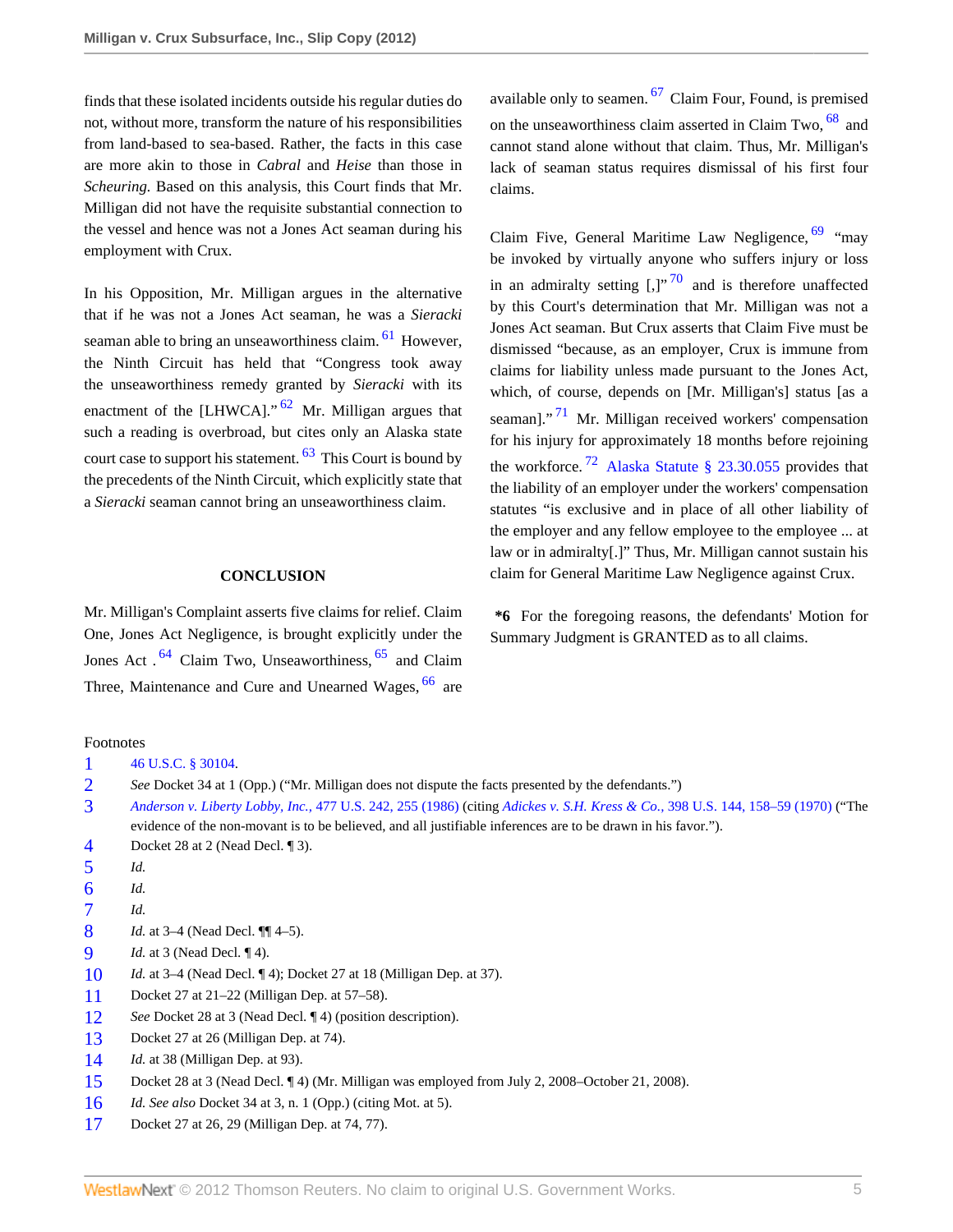- <span id="page-5-0"></span>Docket 28 at 3 (Nead Decl. 1 3).
- <span id="page-5-1"></span>*Id.*
- <span id="page-5-2"></span> Docket 27 at 45 (Milligan Dep. at 101). Jeremy Cummings, who supervised Mr. Milligan and other laborers at the barge camp, has testified that he was told that "U.S. Coast Guard regulations prevented any persons from riding aboard any barges being moved under tow." Docket 29 at 2 (Cummings Decl. ¶ 3). However, for purposes of this motion, this Court assumes that Mr. Milligan was aboard the hotel barge under transport on one occasion. But there is no evidence in the record that Mr. Milligan performed any sea-based duties at that time.
- <span id="page-5-3"></span>Docket 35–1 at 4–5 (Milligan Dep. at 103) (discussing "the one time when we did it").
- <span id="page-5-4"></span>Docket 27 at 2 (Reilly Decl. 15).
- <span id="page-5-5"></span>Docket 27 at 13 (Milligan Dep. at 22).
- <span id="page-5-6"></span>Docket 1 (Compl.).
- <span id="page-5-7"></span>*Id.*
- <span id="page-5-8"></span>[46 U.S.C. § 30104](http://www.westlaw.com/Link/Document/FullText?findType=L&pubNum=1000546&cite=46USCAS30104&originatingDoc=Ica6e01710bd611e2b60bb297d3d07bc5&refType=LQ&originationContext=document&vr=3.0&rs=cblt1.0&transitionType=DocumentItem&contextData=(sc.UserEnteredCitation)).
- <span id="page-5-9"></span>Docket 26 at 2 (Mot.).
- <span id="page-5-10"></span> *Boy Scouts of Am. v. Graham,* [86 F.3d 861, 864 \(9th Cir.1996\)](http://www.westlaw.com/Link/Document/FullText?findType=Y&serNum=1996140080&pubNum=506&originationContext=document&vr=3.0&rs=cblt1.0&transitionType=DocumentItem&contextData=(sc.UserEnteredCitation)#co_pp_sp_506_864) (citing *[McDermott Int'l Inc. v. Wilander,](http://www.westlaw.com/Link/Document/FullText?findType=Y&serNum=1991039858&pubNum=780&originationContext=document&vr=3.0&rs=cblt1.0&transitionType=DocumentItem&contextData=(sc.UserEnteredCitation)#co_pp_sp_780_337)* 498 U.S. 337, 337 (1991)). *See also Wilander,* [498 U.S. at 356](http://www.westlaw.com/Link/Document/FullText?findType=Y&serNum=1991039858&pubNum=780&originationContext=document&vr=3.0&rs=cblt1.0&transitionType=DocumentItem&contextData=(sc.UserEnteredCitation)#co_pp_sp_780_356) (citing *Pullman–Standard v. Swint,* [456 U.S. 273, 289, n. 19 \(1982\)\)](http://www.westlaw.com/Link/Document/FullText?findType=Y&serNum=1982119203&pubNum=780&originationContext=document&vr=3.0&rs=cblt1.0&transitionType=DocumentItem&contextData=(sc.UserEnteredCitation)#co_pp_sp_780_289).
- <span id="page-5-11"></span>*Wilander,* [498 U.S. at 356](http://www.westlaw.com/Link/Document/FullText?findType=Y&serNum=1991039858&pubNum=780&originationContext=document&vr=3.0&rs=cblt1.0&transitionType=DocumentItem&contextData=(sc.UserEnteredCitation)#co_pp_sp_780_356).
- <span id="page-5-12"></span>*Chandris,* 515 U.S. at 361.
- <span id="page-5-13"></span>*Id.*
- <span id="page-5-14"></span>[33 U.S.C. § 902\(3\)\(G\).](http://www.westlaw.com/Link/Document/FullText?findType=L&pubNum=1000546&cite=33USCAS902&originationContext=document&vr=3.0&rs=cblt1.0&transitionType=DocumentItem&contextData=(sc.UserEnteredCitation)#co_pp_4e200000e2c46)
- <span id="page-5-15"></span>*Chandris,* 515 U.S. at 356 (citing *Wilander,* [498 U.S. at 346\).](http://www.westlaw.com/Link/Document/FullText?findType=Y&serNum=1991039858&pubNum=780&originationContext=document&vr=3.0&rs=cblt1.0&transitionType=DocumentItem&contextData=(sc.UserEnteredCitation)#co_pp_sp_780_346)
- <span id="page-5-16"></span>*Id.*
- <span id="page-5-17"></span> *Id.* at 376. *See also Scheuring v. Traylor Bros., Inc.,* [476 F.3d 781, 785 \(9th Cir.2007\)](http://www.westlaw.com/Link/Document/FullText?findType=Y&serNum=2011455754&pubNum=506&originationContext=document&vr=3.0&rs=cblt1.0&transitionType=DocumentItem&contextData=(sc.UserEnteredCitation)#co_pp_sp_506_785) (applying *Chandris* test); *Keller Found. v. Tracy,* No. 11–71800 (9th Cir. Sept. 20, 2012) (slip op. at 11612) (same).
- <span id="page-5-18"></span> Docket 38 at 3 (Reply) (explaining that Crux "chose not to challenge" other elements of the *Chandris* test, "such as whether the barge(s) are a vessel in navigation, whether Milligan's job contributed to the function of the barge, or whether the duration of Milligan's service was substantial[.]").
- <span id="page-5-19"></span>*Id.*
- <span id="page-5-20"></span> Docket 26 at 5 (Mot.) ("Milligan's time records indicate he worked most days and was apparently nearly continually at the barge camp ...").
- <span id="page-5-21"></span>*Chandris,* 515 U.S. at 376 (emphasis added).
- <span id="page-5-22"></span>Docket 27 at 7 (Milligan Dep. at 15).
- <span id="page-5-23"></span>Docket 27 at 20 (Milligan Dep. at 39).
- <span id="page-5-24"></span>Docket 27 at 37 (Milligan Dep. at 89).
- <span id="page-5-25"></span> Mr. Milligan also testified at his deposition that he had hoped to get further employment with Crux, specifically building wind towers at a project site in Nevada, but had no formal assurances of such employment. *Id.* at 36 (Milligan Dep. at 87). But even if Mr. Milligan had received a formal offer from Crux for future employment at the Nevada site, such employment would have been land-based and not connected with the materials barge, the barge raft, or any other vessels.
- <span id="page-5-26"></span>[128 F.3d 1289 \(9th Cir.1997\)](http://www.westlaw.com/Link/Document/FullText?findType=Y&serNum=1997208097&pubNum=506&originationContext=document&vr=3.0&rs=cblt1.0&transitionType=DocumentItem&contextData=(sc.UserEnteredCitation)).
- <span id="page-5-27"></span>*Id.* [at 1293.](http://www.westlaw.com/Link/Document/FullText?findType=Y&serNum=1997208097&originationContext=document&vr=3.0&rs=cblt1.0&transitionType=DocumentItem&contextData=(sc.UserEnteredCitation))
- <span id="page-5-28"></span>*Id.* at 1293.
- <span id="page-5-29"></span>[476 F.3d 781, 787 \(9th Cir.2007\).](http://www.westlaw.com/Link/Document/FullText?findType=Y&serNum=2011455754&pubNum=506&originationContext=document&vr=3.0&rs=cblt1.0&transitionType=DocumentItem&contextData=(sc.UserEnteredCitation)#co_pp_sp_506_787)
- <span id="page-5-30"></span>*Id.*
- <span id="page-5-31"></span>[79 F.3d 903, 906–07 \(9th Cir.1996\).](http://www.westlaw.com/Link/Document/FullText?findType=Y&serNum=1996073103&pubNum=506&originationContext=document&vr=3.0&rs=cblt1.0&transitionType=DocumentItem&contextData=(sc.UserEnteredCitation)#co_pp_sp_506_906)
- <span id="page-5-32"></span> It is not clear from the Ninth Circuit's decision if the *Alaska Ranger* was in drydock during the repairs; however, it is clear that the vessel was movable by tug throughout the process. *See id.* [at 905.](http://www.westlaw.com/Link/Document/FullText?findType=Y&serNum=1996073103&originationContext=document&vr=3.0&rs=cblt1.0&transitionType=DocumentItem&contextData=(sc.UserEnteredCitation))
- <span id="page-5-33"></span>*Id.*
- <span id="page-5-34"></span>*Id.*
- <span id="page-5-35"></span>*Id.*
- <span id="page-5-36"></span>*Id.*
- <span id="page-5-37"></span>*Id.* at 906–07.